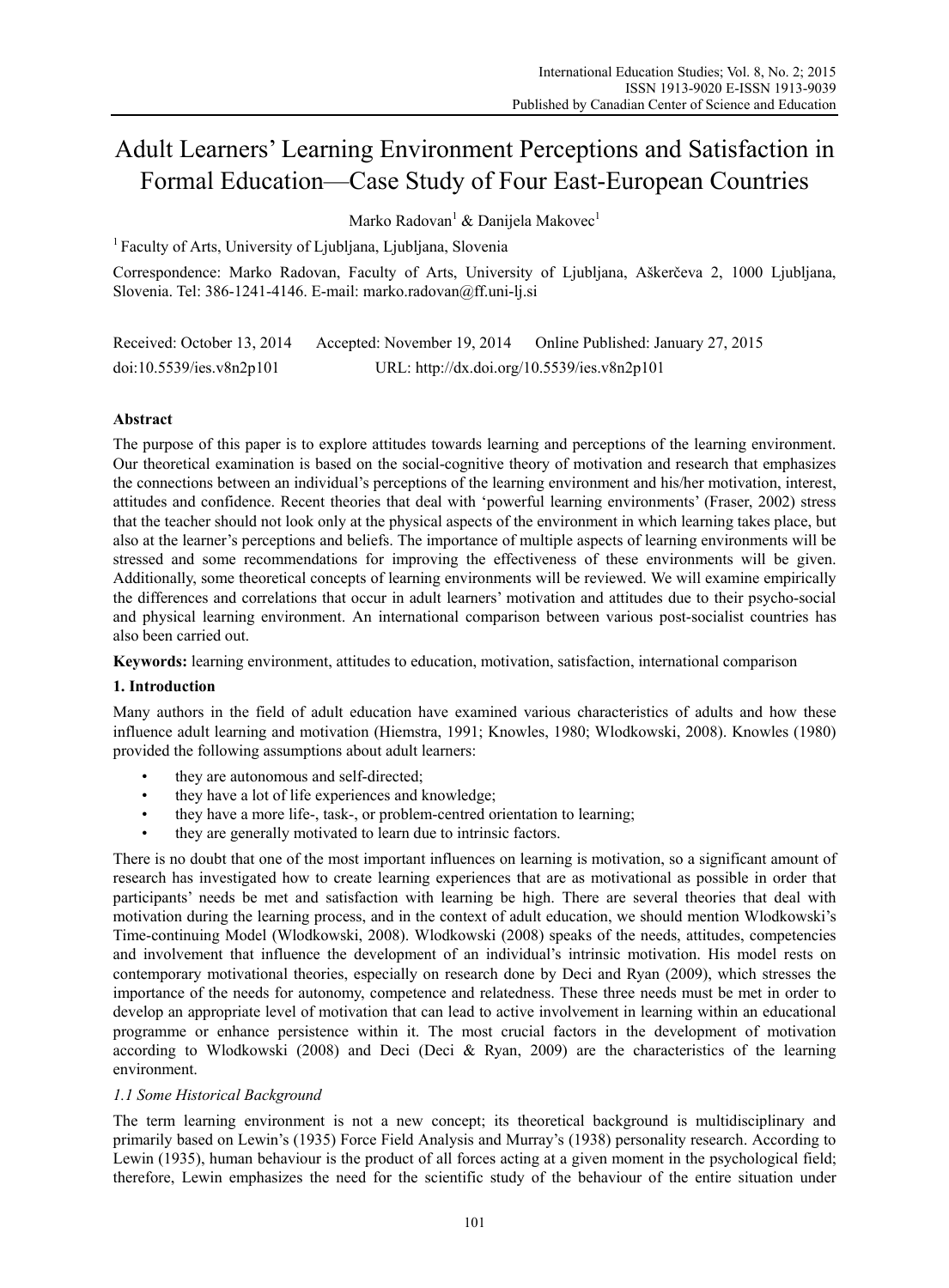account, i.e. the characteristics of a person and the environment. Lewin describes this relationship with the formula that states  $B = f(P, E)$ , where  $B =$  Behaviour,  $F =$  Function,  $P =$  Person and  $E =$  Environment. Lewin states that behaviour is a function of the person and his/her environment, thus the situational perspective of a person's situation is a greater key to understanding his/her conduct, rather than relying solely on previous experiences and influences. Although interaction between the person and the environment is highlighted, it is not assumed that the environment directly causes behaviour–it always begins within the person. The environment is somehow determined by the perceptions of individuals who act on these perceptions.

Similarly to Lewin, behaviour is also interpreted by Murray (1938), who expanded Lewin's work with his 'needs-press theory' to explain behaviour in a given environment as a result of the interaction of an individual's personal needs (including goals and drives) and the environmental press (including the variables of stimulus, treatment, and process). Murray distinguished 'alpha presses' (the objective characteristics of an object in the environment) from 'beta press' (an individual's perceptions and assessment of that object). Learning environment research has primarily stemmed in the operationalization of the beta-press concept. Primarily, we must mention findings from Pace and Stern (1958), who sought an operational concept of environmental pressures and empirically examine the relationship between the key areas of learning and social atmosphere at colleges and universities with the questionnaire College Characteristics Index (CCI).

The development of learning environment research has subsequently focused on exploring specific learning environments. Stern (1970) has developed a theory of coherence between a person and his/her environment, in which he has tried to describe how the combination of needs and environmental factors impact academic achievement and student development.

Although researchers have seriously considered the dynamics of the classroom climate, they have evolved very little theoretical background in order to systematically study the interactions of students in formal education. Getzels and Thelen (1960) have developed a theory suited to groups within the classroom. They describe the school class as a social system, and they propose that group behaviour can be predicted from an individual's needs, the classroom climate and institutional demands/expectations.

An important contribution to the understanding of the impact of the learning environment on learning performance was also made by Walberg (1969). Walberg's theory of educational productivity (Walberg, 1969) holds that there are nine factors which influence students' cognitive and affective outcomes: his/her age and motivation, the quality and quantity of instruction, and the psychological climate of the home, the classroom social group, the peer group outside the classroom, and the mass media. An empirical examination of the model has shown that student achievements and attitudes are influenced jointly by a number of factors rather than by one dominant factor (Walberg, 2006). Factors related to the classroom and school environment were found to be particularly important influences on student outcomes, even when a number of other factors were controlled.

# *1.2 Defining Learning Environments*

Although Bloom (1974) referred to an (educational) environment as an important component of learning achievements, it must be acknowledge that the terms "learning context" or "learning environment" did not surface in the mainstream educational literature until two decades ago. Despite the fact that the need to address students and teachers as a whole was recognized, researchers have increasingly tended to isolate individual variables, rather than try to understand the complex interaction of social context, thinking, motivation and emotion. Salomon (1995) stresses the importance of the environment and context in which learning takes place and calls for a transition from research of isolated and de-contextualized individuals, isolated processes, and conditions to the study of the wider psychological, disciplinary, social and cultural context. Most modern theories of motivation and learning are not limited only to cognitive and emotional variables of motivation, but also consider contextual aspects in a person's motivation. Learning environment and motivation cannot be treated separately, since they are constantly in interaction. Teaching never affects learning directly, but via mediating variables (factors), which include the perception of teaching, assessment, climate, course content, structure, and the like. Entwistle (1991) notes that perceptions of a learning environment have an even greater effect on approaches to learning than the objective characteristics of the environment.

The term learning environment has many meanings and definitions. It is used in different settings and contexts. Studies dealing with the research of learning environment have explored variables that concentrate on diverse components of a classroom, for instance students personal values, their beliefs, conduct, classroom administration etc.; in short, everything that serves to clarify what is going on in a classroom. Moreover, understanding of the concept relies also on the perspective of the research, which ranges from educational, psychological, to more sociological or anthropological methodology.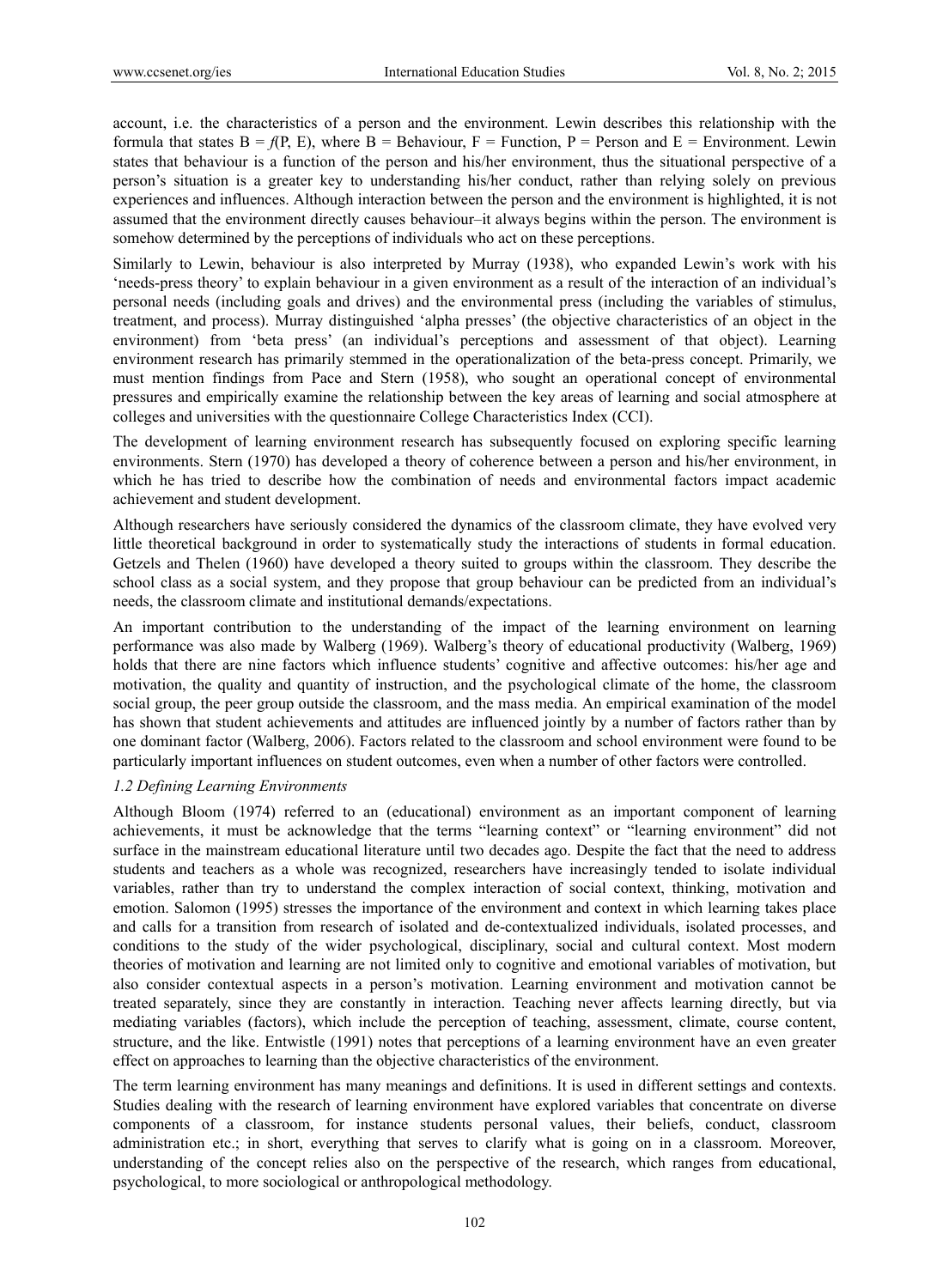Fraser recognizes learning environment as 'common perception of students and teachers in an environment where learning takes place' (Fraser, 2002). Regarding learning environments in adult education settings Hiemstra (1991) gives an exceptionally broad meaning of learning environment, which portrays this concept in connection to psychological, social, and cultural conditions:

'A learning environment is all of the physical surroundings, psychological or emotional conditions, and social or cultural influences affecting the growth and development of an adult engaged in an educational enterprise.' (Hiemstra, 1991, p. 8)

In this article, we separate from socio-psychological characteristics of learning environment as defined by Moos (2002) and focus to the psychosocial nature of this concept, which incorporates participants' views of the course, educational program, and the connections among the participants and teachers. Moos defines the psychosocial environment as having three dimensions that indicate our everyday behaviour and experiences: (1) the relationship dimension, (2) the personal growth dimension, and (3) the dimension of the system's characteristics. First dimension specifies the characteristics of interpersonal relations in a given context (described by quality and power). The relationship dimension comprises the level of subjective participation and cohesion, as well as cooperation between individuals. The personal growth dimension contains methods by which individual growth and career development is advanced in a certain social context. This dimension is demarcated with supporting self-government, goal-setting, and participants requirements. Dimension that describes the characteristics of the system is described by expectations, guidelines, control mechanisms, and its responsiveness.

## *1.3 Learning Environment and Motivation*

It is generally accepted that powerful learning environments contribute to the development of self-motivation and skills. Knowles (1980) has stressed the importance of learning climate in adult education and educators, who followed him were well aware of the importance of these features to encourage motivation and learning. Prior studies on learning environments that have been carried out have revealed a consistent correlation between the classroom environment and learners' cognitive and affective outcomes (Fraser & Fisher, 1982). Wolf and Fraser (2007) state that students' perception of the classroom environment is closely related to their learning outcome.

It should also be stressed out that this is a two-way relationship. Some degree of motivation should be regarded as a prerequisite for effective learning in supportive learning environments; it is essential to 'exploit' the possibilities offered by such environments. This means that only with a certain level of motivation can we perceive a learning environment as positive and encouraging. Deci and Ryan (2009) have found that the learning environment must have support for the following three characteristics to enable the development of intrinsic motivation: competence, autonomy and social affiliation (Deci & Ryan, 2009). Seidel, Rimmele and Prenzel (2005) identified the following conditions that promote students' motivation and learning:

- relevance (usefulness of content, the relation to reality, and integration with prior knowledge and other subject areas);
- quality of teaching (contents are listed in an authentic problem context, clarity and consistency of teaching, and its adaptation to the needs of pupils);
- teacher interest (commitment, enthusiasm, and dedication);
- social affiliation (companionship, empathy, cooperation, and a relaxing and friendly atmosphere);
- promotion of competence (feedback and an individual reference frame);
- promotion of autonomy (choice, flexibility, encouragement).

In terms of self-determination theory, powerful learning environments are characterized by a support for autonomy that encourage an internal locus of control within individual and the perception and feeling of freedom of choice and desire. Controlled environments (an external locus promoting control of commitments and a sense of pressure) are distinguished by the fact that the teacher controls and maintains an individual's behaviour towards the goals that he/she sees as most appropriate. Deci and Ryan (2009) list many studies that were aimed at identifying how various elements of the environment promote or hinder autonomy, e.g. prizes, money, deadlines or time limits, monitoring, threats of assessment, feedback etc.

Several other studies were carried out to examine the influence that learning environment has, e.g. on goal setting (Maehr & Midgley, 1991), on teaching strategies (Varughese & Fehring, 2009), characteristics of learning in groups, class and school settings (Perry & Van de Kamp, 2000; Shera, 2012), and learning in virtual environments (Daghan & Akkoyunlu, 2012; Weller, 2007). On the other hand, there are not many cross-cultural studies that have tried to compare differences in the perceptions of learning environments and its influence on satisfaction in education. Existing studies are limited, focusing primarily on the differences between Asian and Australian students or differences between online and traditional education (e.g. Aldridge, Fraser, & Huang,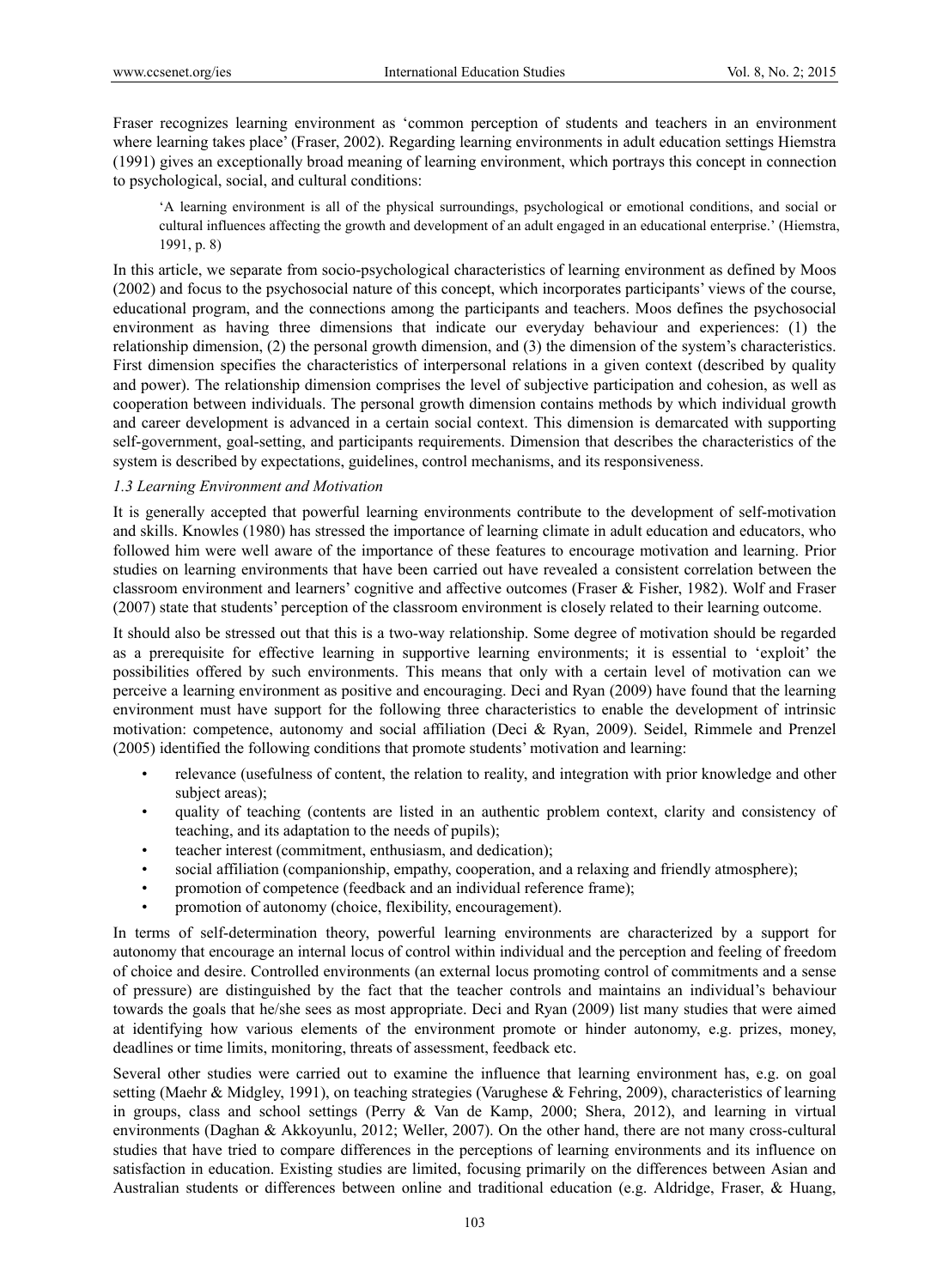1999; Daghan & Akkoyunlu, 2012; Lee et al., 2011; Dorman, 2003) and they primarily tend to validate different learning environment instruments. Comparisons between European, and especially former socialist, countries are even more unusual.

#### *1.4 Purpose and Objectives*

The purpose of this study was to determine how student's attitudes and perceptions of their learning environment influence motivation in formal education courses. The objectives of the study were to identify: (a) relationships among student attitudes, motivation, and perceptions of the learning environment; (b) differences in student motivation, attitude, and perceptions of the learning environment in different post-socialist countries.

#### **2. Method**

#### *2.1 Participants*

This paper is based on the international database resulting from a European project on policy and practice on lifelong learning (LLL2010), which was carried out within European Commission's Sixth Framework Research Programme. The LLL2010 project consists of five subprojects, from which Subproject 3 focuses on the perceptions and experiences of adult learners enrolled in formal adult education courses in Europe. Thirteen countries situated in Northern, Eastern and Central Europe took part in the research programme. Each participating country collected data from at least 1.000 adults attending a course in formal adult education.

The sample used in this analysis consists of 4.390 participants in formal adult education programmes: 1.852 males and 2.538 females between the ages of 16 years and 65 years. Four former socialist countries were included in this sample: Estonia, Hungary, Russia and Slovenia (see Table 1).

Table 1. General characteristics of participants (N)

|                           | Country |     |           |     |          |  |  |
|---------------------------|---------|-----|-----------|-----|----------|--|--|
|                           | EЕ      | HU  | <b>RU</b> | SІ  | Total    |  |  |
| SEX                       |         |     |           |     |          |  |  |
| Male                      | 413     |     | 457 401   | 581 | 1852     |  |  |
| Female                    | 709     | 548 | 606 -     |     | 675 2538 |  |  |
| AGE                       |         |     |           |     |          |  |  |
| 16-25                     | 671     | 211 | 501       | 336 | 1719     |  |  |
| 26-35                     | 309     | 462 | 351       | 489 | 1611     |  |  |
| 36-45                     | 87      | 241 | 95        | 336 | 759      |  |  |
| 46+                       | 40      | 79  | 23        | 66  | 208      |  |  |
| <b>ISCED</b>              |         |     |           |     |          |  |  |
| ISCED 1/2 605 466 377 318 |         |     |           |     | 1766     |  |  |
| ISCED 3/4 370             |         | 436 | 512       | 903 | 2221     |  |  |
| ISCED 5/6 135             |         | 109 | 118       | 41  | 403      |  |  |

*Note*. EE=Estonia; HU=Hungary; RU=Russia; SI=Slovenia.

These countries have had similar socialist pasts, but there exist some clear differences between them, which may also be reflected in perceptions of the learning environment. As noticed in the comparative reports (Saar, Ure, & Holford, 2013), the organization of compulsory and post-compulsory education in Central and Eastern European countries still shows some influences from the Soviet legacy, as well as some traces of the pre-socialist era. Because of strong historical links, the Slovenian and Hungarian educational systems certainly came under Austrian influence, and we can expect some similarities in the organization of learning programmes and perceptions of the learning environment. On the other hand, there is a closer geographical, historical and political connection between Estonia and Russia. Post-socialist development of the educational systems in these countries also shows both similarities and differences. In the last few years, Estonian, Hungarian and Slovenian educational policies have been influenced by EU social, economical and political directions in education. As shown in the comparative report, Slovenia differs from other Central and Eastern European countries, and in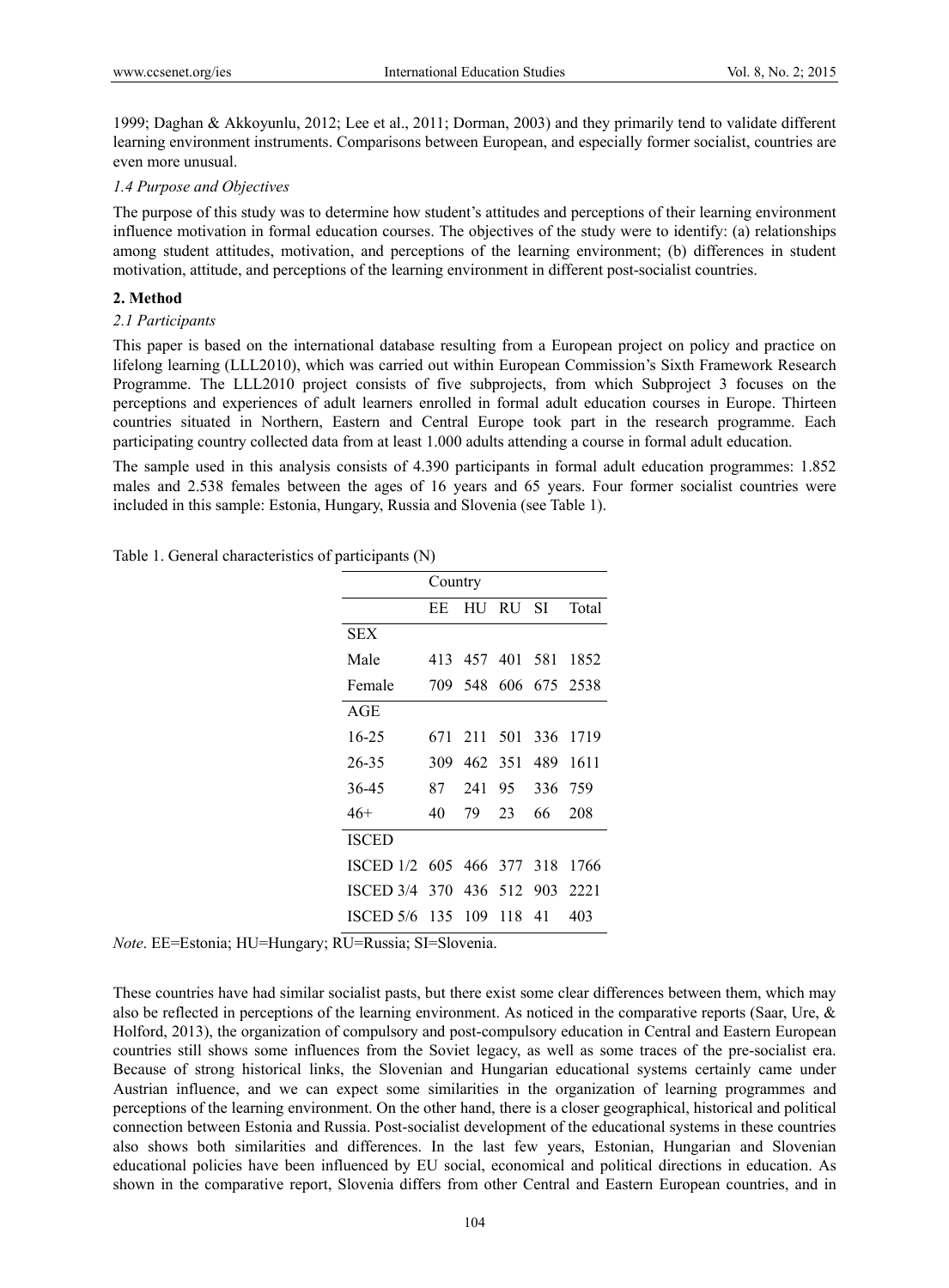many ways it is much more similar to the old EU member states in terms of investment in compulsory and post-compulsory education, participation rates in lifelong learning, etc. At the same time, the education systems of other countries are also becoming more similar to countries with liberal markets (Saar, Ure, & Holford, 2013).

Therefore, my interest is to compare these four ex-socialist countries that have had very similar political systems in the past, but with different implementation of the systems. My goal is to examine only a small, but important detail in the differences in organization of learning, its perceptions, and its influence on satisfaction and self-confidence.

## *2.2 Instruments*

Data was collected using a core questionnaire, which was used in all participating countries. The questionnaire consists of questions regarding learners' educational background and experience in education, their current course, and their experiences and expectations of studying. To observe the participants' views on their learning environment, a shortened version of the Adult Classroom Environment Scale (ACES) was used. This scale was developed by Darkenwald and Valentine (1986), and which has been empirically tested in several other studies (e.g. Langenbach & Aagaard, 1990). The scale's original version contains of 49 items; we used the shortened version with 15 items.

The scale is made of seven dimensions:

- Affiliation: the level of social communication and cooperation among students;
- Teacher support: the level of support, assistance, incentives, and friendly relationship provided by the teacher;
- Task orientation: the degree to which students and teachers focus on tasks and results;
- Personal goal attainment: the teacher's level of flexibility when teaching so that the methods correspond to the students' interests;
- Organization and clarity: the degree to which learning has clear objectives and activities are well-organized;
- Student influence: the degree to which learning focuses on students and allows them to influence the learning process;
- Involvement: the students' attention and activity level in the classroom.

#### *2.3 Procedure*

Surveys lasted an average of 30 minutes. Group and individual interviewing was conducted as scheduled in participating educational institutions. Researchers explained all subjects that participation was fully voluntary and their replies would be held in strict confidence.

#### *2.4 Statistical Analyses*

To evaluate our research question, several bivariate and multivariate methods were carried out. To determine the relationship of motivational variables correlation analysis were carried out, the differences among countries were analysed with one-way analysis of variance, and the impact of independent variables on dependent variables was measured using multivariate regression.

#### **3. Results**

# *3.1 Correlations between Attitudes and Environment Perceptions*

Table 2 presents an overview of the correlations in attitudes and learners' perceptions of learning environments to their satisfaction and confidence to complete study.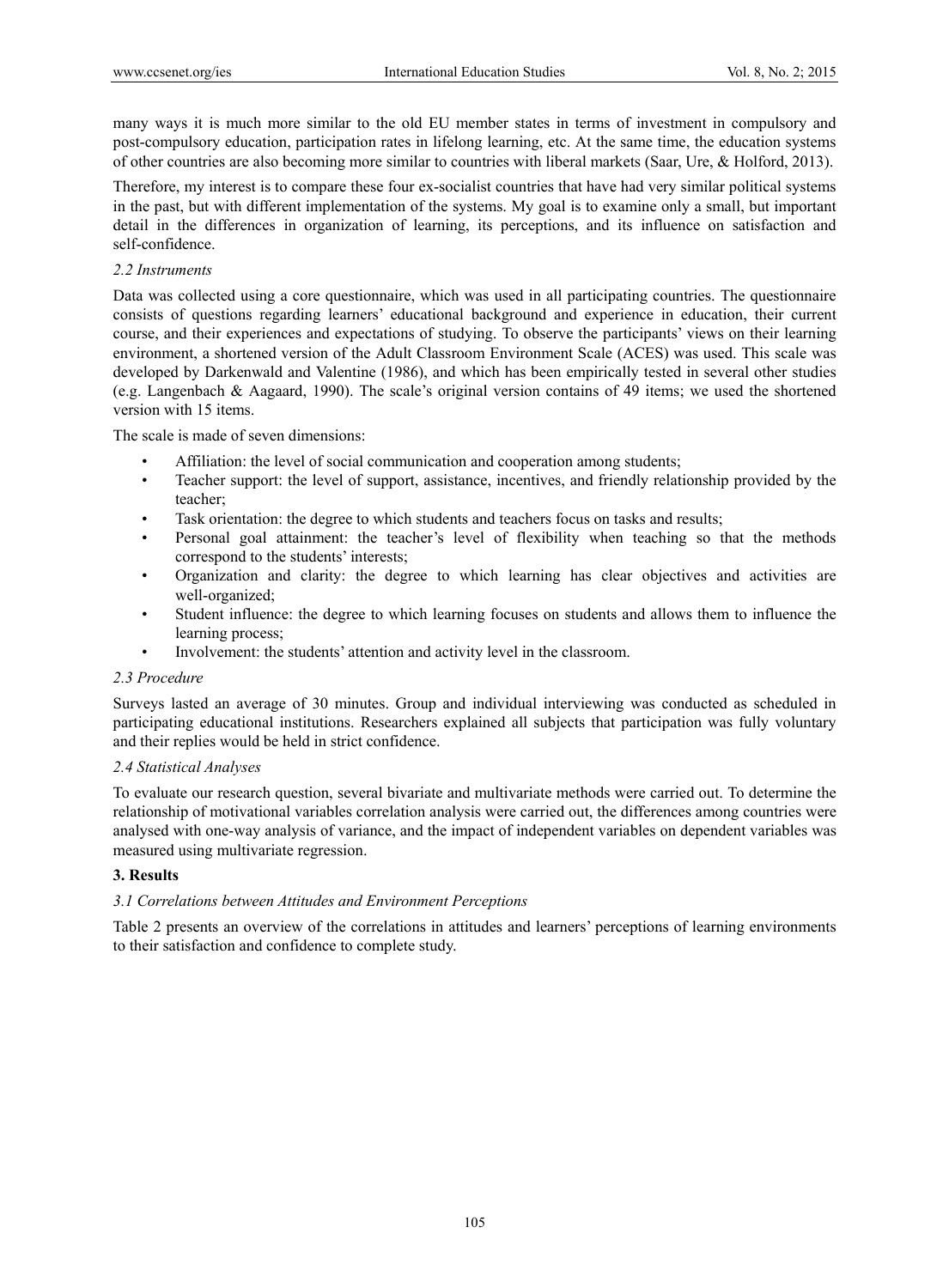|                                                   | Satisfaction with<br>process | Satisfaction with<br>outcomes | Confidence to complete<br>study |
|---------------------------------------------------|------------------------------|-------------------------------|---------------------------------|
| <b>ATTITUDES</b>                                  |                              |                               |                                 |
| I enjoy learning with others                      | 0.21                         | 0.20                          | 0.12                            |
| I dislike studying                                | $-0.16$                      | $-0.18$                       | $-0.24$                         |
| I'm fed up with teachers and classes              | $-0.25$                      | $-0.22$                       | $-0.24$                         |
| Successful people do not need AE                  | $-0.10$                      | $-0.11$                       | $-0.14$                         |
| AE is mostly for people with little else<br>to do | $-0.07$                      | $-0.07$                       | $-0.19$                         |
| AE helps people make better use of<br>their lives | 0.10                         | 0.12                          | 0.14                            |
| Money spent on AE for employees is<br>well spent  | 0.20                         | 0.23                          | 0.20                            |
| AE can help people cope with changes              | 0.22                         | 0.24                          | 0.20                            |
| Education makes me feel better about<br>myself    | 0.25                         | 0.27                          | 0.27                            |
| <b>LEARNING ENVIRONMENT</b>                       |                              |                               |                                 |
| Teacher support                                   | 0.48                         | 0.38                          | 0.22                            |
| Affiliation between the students                  | 0.35                         | 0.31                          | 0.25                            |
| Active involvement of students                    | 0.42                         | 0.38                          | 0.25                            |
| Learner-centred approach                          | 0.20                         | 0.23                          | 0.24                            |
| Level of task orientation                         | 0.30                         | 0.27                          | 0.19                            |
| Clear and well-organized activities               | 0.51                         | 0.42                          | 0.26                            |
| Personal goal attainment                          | 0.32                         | 0.25                          | 0.16                            |

Table 2. Pearson's correlation coefficients between attitudes, perceptions of learning environment, satisfaction, and self-confidence

*Note*. All correlations are *p* < 0.001.

Table 2 shows that the learning environment dimension correlates with the variables of satisfaction and confidence to a much greater extent than with attitudes. In general, negative attitudes toward learning correlate negatively with both the variables of satisfaction and confidence. Students who do not like learning activities where they study in collaboration with other students do not like to attend classes and think that adult education has little value. On average, they are also unsatisfied with the process or outcomes of their education and lack confidence that they will complete their studies successfully. On the other hand, positive attitudes lead to higher satisfaction. Correlations are low, but highly significant. The highest correlation is between the opinion that adult education helps people to live a better and more successful life and the opinion that students in adult education will better cope with changes.

The learning environment is connected more closely to satisfaction, and less so with self-confidence in the course. Correlations are moderately high and are all positively directed. It is not surprising that correlations are higher in regard to items that describe satisfaction with the process of learning since the learning environment is inherently a part of the learning process, rather than an outcome. Satisfaction is at the highest level when students feel that activities in the classroom are well organized and the teacher is supportive and allows students to be actively involved in their learning. It is no surprise that a well-organized classroom and the opportunity for group affiliation are the highest correlated dimensions of a learning environment in regard to student confidence in successfully completing studies.

In Tables 3 and 4, some international comparisons are presented. We are interested to see how the measures of attitudes, learning environment, satisfaction and self-confidence differ between four post-socialist countries: Estonia, Hungary, Russia and Slovenia. All results presented in Table 3 are significant at the level *p* < 0.001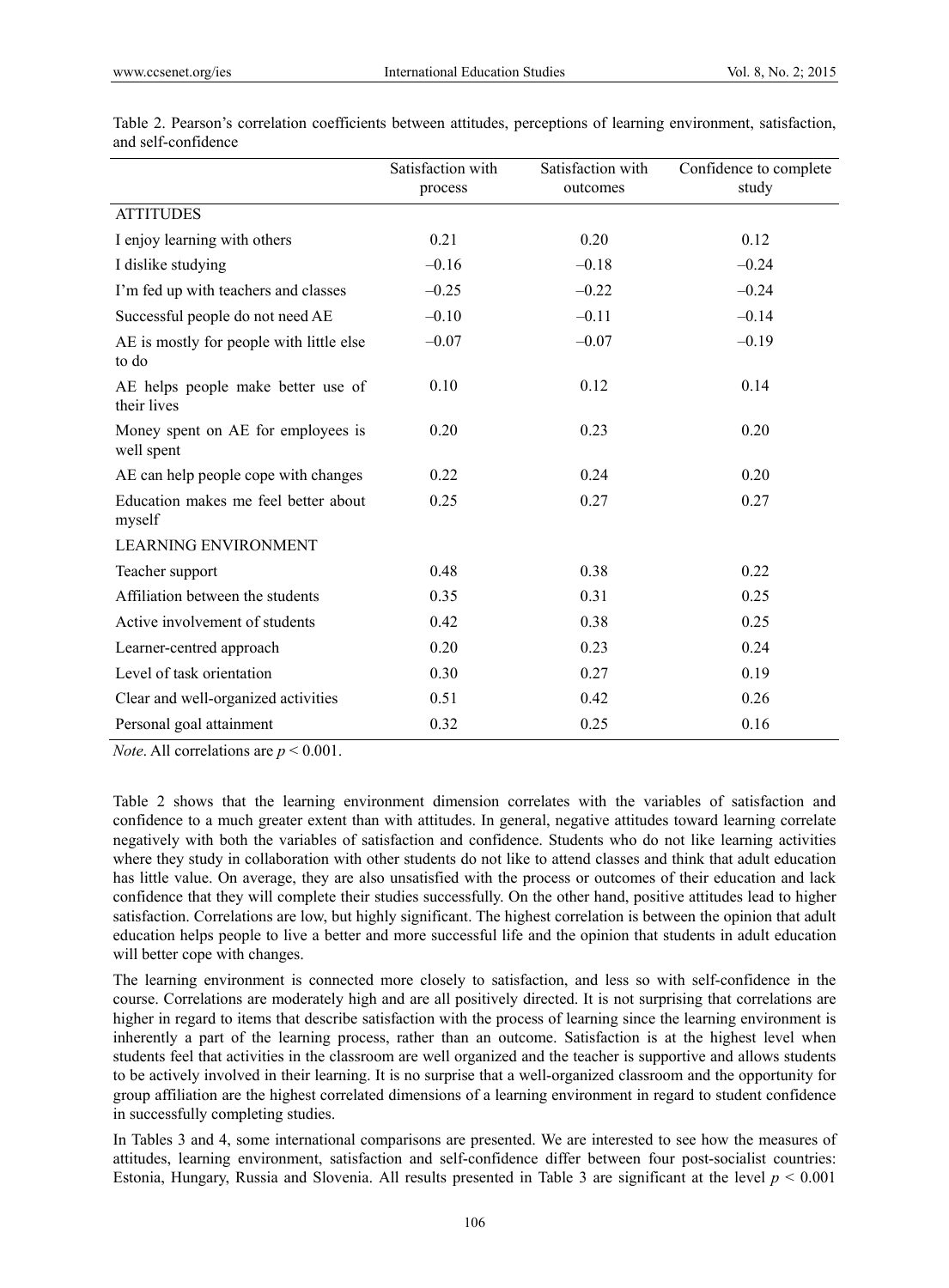(except where noted). Firstly, we checked for differences in the perception of the value of learning and education in general.

|                                                   | Satisfaction with<br>process | Satisfaction with<br>outcomes | Confidence to complete<br>study |
|---------------------------------------------------|------------------------------|-------------------------------|---------------------------------|
| <b>ATTITUDES</b>                                  |                              |                               |                                 |
| I enjoy learning with others                      | 0.21                         | 0.20                          | 0.12                            |
| I dislike studying                                | $-0.16$                      | $-0.18$                       | $-0.24$                         |
| I'm fed up with teachers and classes              | $-0.25$                      | $-0.22$                       | $-0.24$                         |
| Successful people do not need AE                  | $-0.10$                      | $-0.11$                       | $-0.14$                         |
| AE is mostly for people with little else<br>to do | $-0.07$                      | $-0.07$                       | $-0.19$                         |
| AE helps people make better use of<br>their lives | 0.10                         | 0.12                          | 0.14                            |
| Money spent on AE for employees is<br>well spent  | 0.20                         | 0.23                          | 0.20                            |
| AE can help people cope with changes              | 0.22                         | 0.24                          | 0.20                            |
| Education makes me feel better about<br>myself    | 0.25                         | 0.27                          | 0.27                            |
| <b>LEARNING ENVIRONMENT</b>                       |                              |                               |                                 |
| Teacher support                                   | 0.48                         | 0.38                          | 0.22                            |
| Affiliation between the students                  | 0.35                         | 0.31                          | 0.25                            |
| Active involvement of students                    | 0.42                         | 0.38                          | 0.25                            |
| Learner-centred approach                          | 0.20                         | 0.23                          | 0.24                            |
| Level of task orientation                         | 0.30                         | 0.27                          | 0.19                            |
| Clear and well-organized activities               | 0.51                         | 0.42                          | 0.26                            |
| Personal goal attainment                          | 0.32                         | 0.25                          | 0.16                            |

| Table 3. ANOVA results for differences in attitudes and perceptions of the learning environment, by country |  |  |  |  |
|-------------------------------------------------------------------------------------------------------------|--|--|--|--|
|                                                                                                             |  |  |  |  |

*Note*. All correlations are *p* < 0.001.

We can conclude that Slovenian students tend to have more negative attitudes toward these aspects than others. They enjoy learning with others the least, they do not like to learn in traditional classrooms (or at least with a teacher), and they feel most strongly that successful people do not need to participate in adult learning programmes. In comparison to students in other countries, they also ascribe less value to lifelong learning as an enabler of a better living standard and the ability to cope with changes. More positive feelings toward education and lifelong learning are expressed by students in Estonia. In regards to the learning environment, students from Russia rate many of its features higher than students from the other countries. They feel more presence of teacher support, affiliation between students, active student involvement, a good level of task orientation and well-organized learning activities.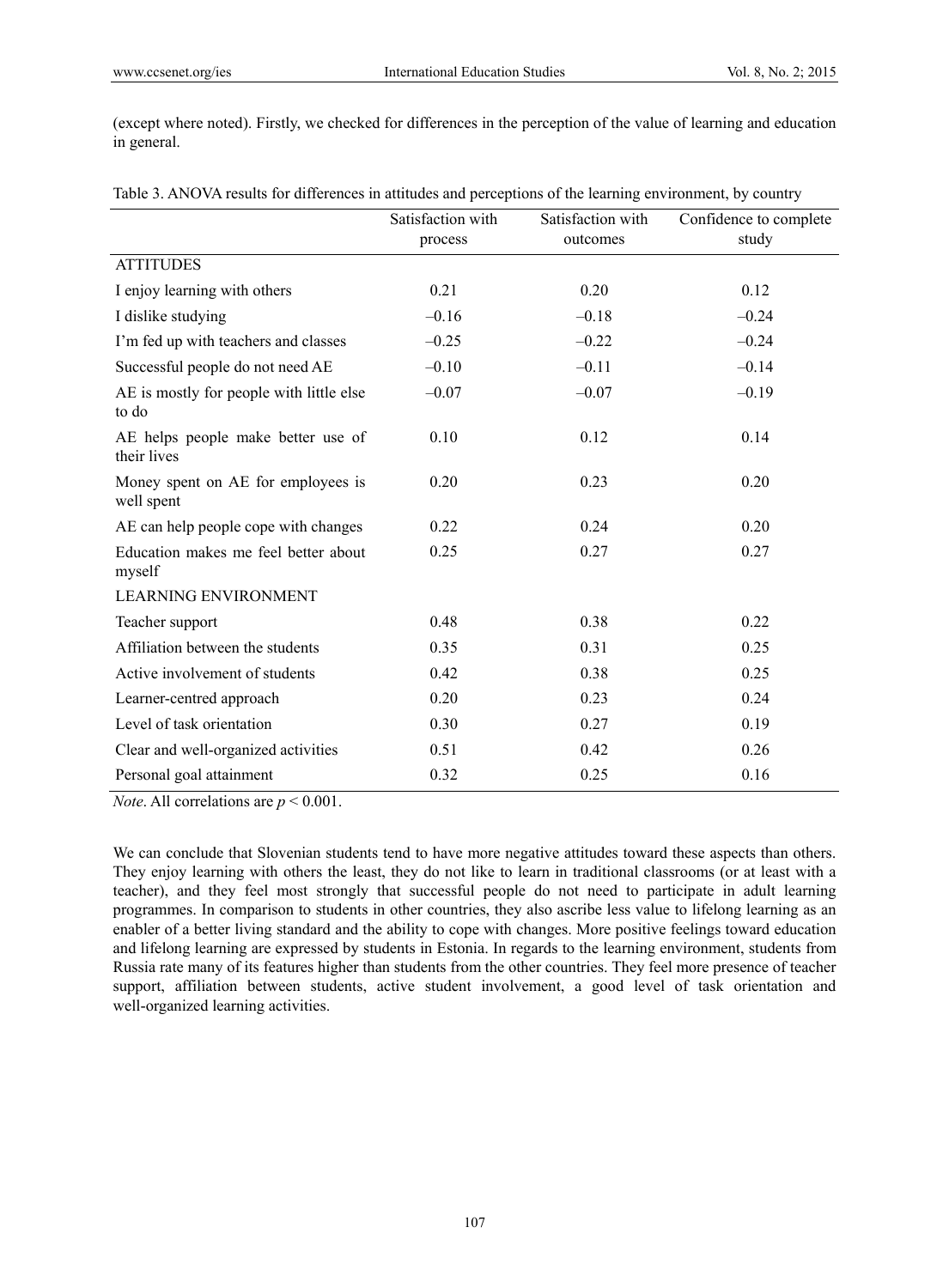|                                                                         | EE                                      |     | HU |           | RU- |  | SI. | ANOVA          |
|-------------------------------------------------------------------------|-----------------------------------------|-----|----|-----------|-----|--|-----|----------------|
|                                                                         | M                                       | SD. |    | MSDMSDMSD |     |  |     | $\overline{F}$ |
| Satisfaction with process 3.77 0.68 3.74 0.91 3.96 0.73 3.73 0.73 21.14 |                                         |     |    |           |     |  |     |                |
| Satisfaction with outcomes 4.03 0.74 3.66 0.86 4.02 0.81 3.93 0.67      |                                         |     |    |           |     |  |     | 49.52          |
| Confidence to complete                                                  | 4.26 0.81 4.05 0.79 4.26 0.88 4.44 0.71 |     |    |           |     |  |     | 44.80          |

Table 4. ANOVA results for differences in attitudes, perceptions of the learning environment, satisfaction, and self-confidence, by country

*Note*. EE–Estonia; HU–Hungary; RU–Russia; SI–Slovenia. All ANOVA's are *p* < 0.001.

Russian students are also among most satisfied with their education, especially in terms of its process. Slovenian students are least satisfied with the process of learning, and Hungarian students are least satisfied with learning outcomes. In the Slovenian context, these results supplement previous findings on differences in perceptions of the learning environment, where Slovenian students did not rate any of the scale dimensions very highly. This clearly indicates how strongly the organization of the learning process and its characteristics are connected to student satisfaction. On the other hand, it is surprising to some degree that Slovenian students are the most confident that they will successfully complete their studies. We can argue that students who receive more teacher support and assess their learning environment as well-organized with clear goals are generally more confident about their success in education than other students. One of the reasons Slovenian students are more confident as compared to the other three countries is the characteristics of the sample: unlike the other countries, most of the students in Slovenian sample are enrolled in programmes at the ISCED Levels 3–4 and least (in comparison to other countries) at the ISCED Levels 1–2 (see Table 1).

# *3.2 Prediction Power of the Dimensions of the Learning Environment*

In this section we will examine how the dimensions of the learning environment influence satisfaction and a person's confidence in successful completion of an educational programme. Since both satisfaction indexes are highly correlated  $(r = 79, p < 0.001)$ , we calculated the overall satisfaction index that will be used in the forthcoming analysis. We conducted four linear regressions analyses (one for each country included in the research) for each dependent variable – all together eight regression models were calculated.

Table 5 presents the results of the combined regression analysis, in which we try to understand which of the factors of a learning environment most influence satisfaction in education in the selected countries. All regression models were statistically significant  $(p < 0.001)$ ; however, the proportions of variance indicted vary between 27% and 43%.

|                                     | EE        | HU        | <b>RU</b> | SI        |
|-------------------------------------|-----------|-----------|-----------|-----------|
| Teacher support                     | $0.17***$ | 0.07      | $0.13***$ | $0.19***$ |
| Affiliation between students        | $0.11***$ | 0.02      | $0.08*$   | $0.13***$ |
| Active involvement of students      | $0.11***$ | 0.03      | $0.13***$ | $0.22***$ |
| Learner-centred approach            | $-0.03$   | $-0.09**$ | $0.10***$ | 0.00      |
| Level of task orientation           | $-0.01$   | $0.10***$ | $0.08***$ | $0.08*$   |
| Clear and well-organized activities | $0.38***$ | $0.28***$ | $0.30**$  | $0.12***$ |
| Personal goal attainment            | $0.08**$  | $0.20***$ | $-0.04$   | 0.04      |
| $R^2$                               | $0.43***$ | $0.27***$ | $0.36***$ | $0.38***$ |
| F                                   | 117.50    | 53.48     | 78.69     | 106.83    |

Table 5. The dimensions of the learning environment as a determinant of satisfaction across countries: The linear regression results

*Note.* Values in the table are standardized *β* weights. \* $p < 0.05$ ; \*\* $p < 0.01$ ; \*\*\* $p < 0.001$ .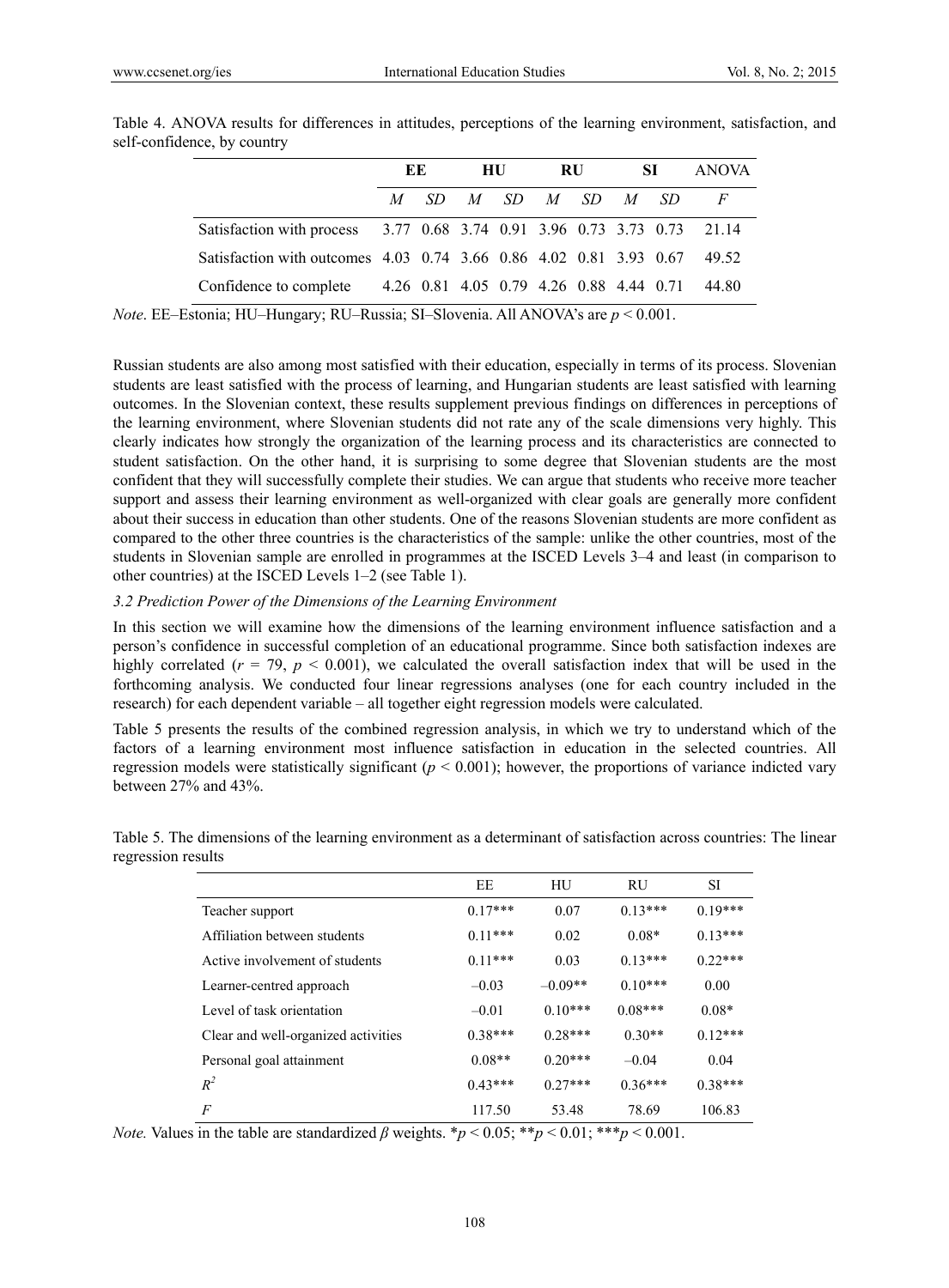With the selected variables, we are most successful at predicting the satisfaction of Estonian and Slovenian students. The most important determinant of their satisfaction is clear and well-organized learning activities. This mean that in classrooms where the teacher shows good preparation, sets clear learning objectives, and organizes the class and learning activities in a logical sequence, students will be more satisfied than in a classroom where this is not the case. Other variables have less predictive power, or are not statistically significant. Among the more important determinants is also teacher support. Good organization of the course is also the most important factor for students in Hungary and Russia. For Hungarian students, the opportunity to attain personal goals during study is also an important predictor of student satisfaction. Other dimensions of the learning environment do not show a high value for the prediction of satisfaction. Task orientation is also a positive factor, and a learner-centred classroom is a negative one in terms of predicting success. This means that these students will be most motivated to study when themes and topics that emerge in classroom work are primarily focused on the specific course content. For Russian students, apart from well-organized learning, teacher support and the active involvement of students also predict their satisfaction with learning. Active student involvement and teacher support are the most important aspects that influence the satisfaction of Slovenian students.

The final analysis presented in Table 6 shows the size of the coefficient for each independent variable for confidence in successful completion of the course.

Table 6. The dimensions of the learning environment as a determinant of confidence across countries: The linear regression results

|                                     | EE        | HU        | <b>RU</b> | <b>SI</b> |
|-------------------------------------|-----------|-----------|-----------|-----------|
| Teacher support                     | 0.04      | $-0.12$   | 0.07      | $0.11**$  |
| Affiliation between students        | $0.11**$  | $0.15***$ | 0.06      | $0.08*$   |
| Active involvement of students      | 0.02      | $0.13***$ | 0.03      | 0.02      |
| Learner-centred approach            | 0.04      | 0.05      | $0.23***$ | $0.15***$ |
| Level of task orientation           | $0.10**$  | 0.06      | $0.14***$ | 0.00      |
| Clear and well-organized activities | $0.18***$ | 0.13      | $0.17***$ | $0.08*$   |
| Personal goal attainment            | 0.00      | $0.13**$  | $-0.08$   | 0.07      |
| $R^2$                               | $0.12***$ | $0.15***$ | $0.22***$ | $0.14***$ |
| F                                   | 20.74     | 25.35     | 39.04     | 27.73     |

*Note.* Values in the table are standardized *β* weights. \**p* < 0.05; \*\**p* < 0.01; \*\*\**p* < 0.001.

The regression models in which we try to determine student confidence for success in the learning programme were not as conclusive as the previous models. The indicated variances range from 12% to 22%. Estonian students are most confident in their success when they perceive their learning to be well-organized and with clear goals, when they can socialize with other students, and their classes are oriented toward accomplishing tasks. Hungarian students feel more self-confidence in classes with a social connotation and active student involvement. The self-confidence of Russian and Slovenian students is higher when they learn in learner-centred classrooms. In other words, students in these countries have a greater sense that they will successfully complete their learning when greater responsibility for learning is placed upon the student and the teacher is focused on facilitating their learning. Clear and well-organized learning activities are also important for Russian students, as is teacher support for Slovenian students. Teacher support is mainly reflected in areas such as understanding and encouragement of students. It also implies empathy and positive interpersonal relations with them.

#### **4. Discussion**

The aim of this study was to explore various aspects of the psychosocial learning environment as perceived by the participants of formal adult education in four post-socialist countries. Upon examination of the relationships between attitudes and learning environment on the one hand, and learner satisfaction and self-confidence on the other, we report that, in general, negative attitudes towards learning correlate negatively with both the variables of satisfaction and confidence, while positive attitudes lead to higher satisfaction. We observed higher correlations of satisfaction with the learning environment, and found the highest association between well-organized classroom work, a supportive teacher, active learning and satisfaction with the learning process.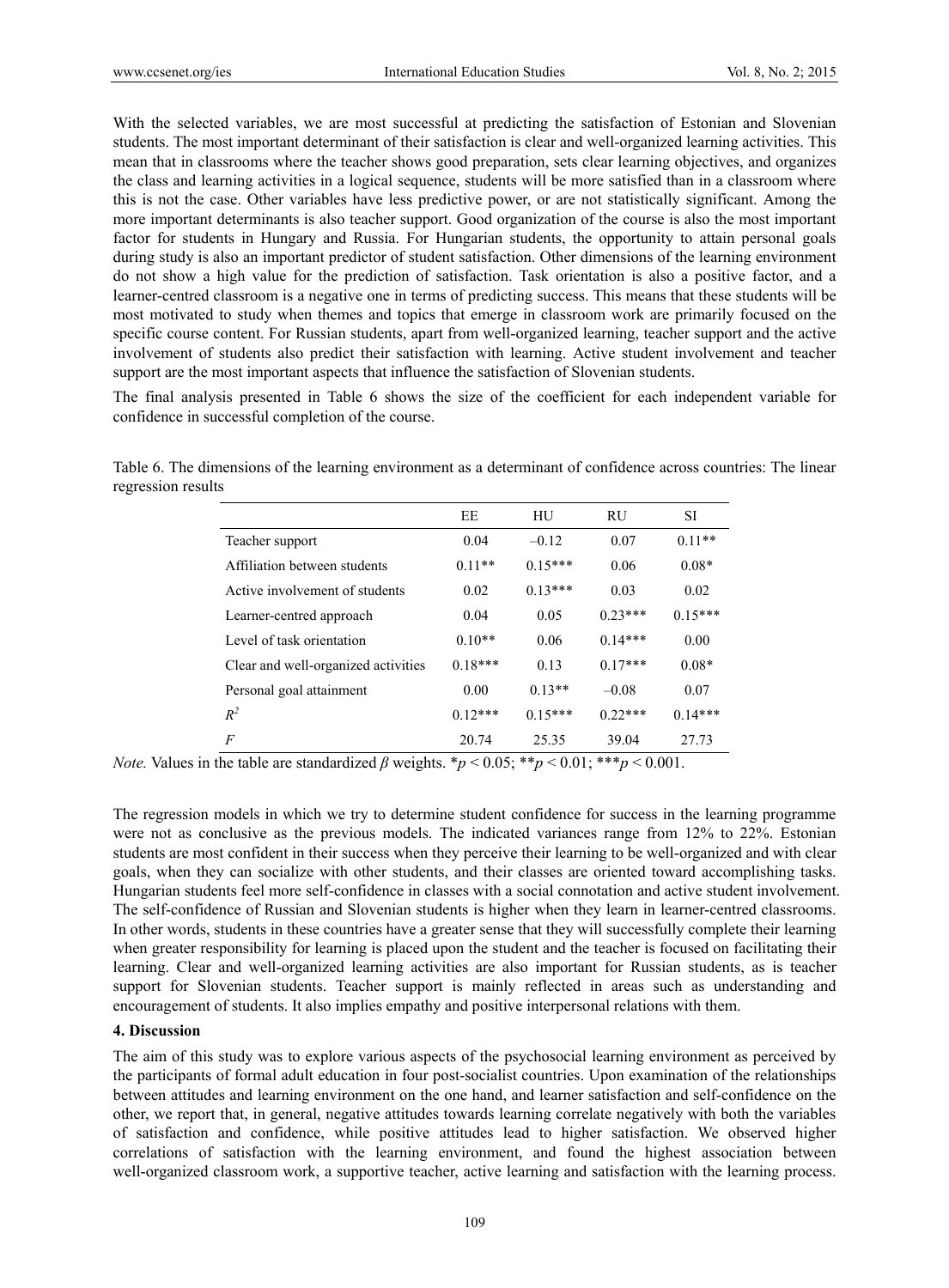This is in line with previous research of learning environments and satisfaction (Ibrahim et al., 2014; Majeed, Fraser, & Aldridge, 2002).The results of this study are also generally in line with previous findings that students with goals are more (internally) motivated, and usually outperform those without them (Maehr & Midgley, 1991; Perry & Van de Kamp, 2000; Shera, 2014). The results of this study are also in congruence with authors that stress adults' need for transparent demands, well-structured classes and strong teacher or peer support (Wlodkowski, 2008). These factors within the classroom environment are primarily connected to student needs for safety, and are often attributed to low-educated adults. Our research show that clear and well-organized learning activities are one of the main determinant of students' satisfaction and confidence.

We have also made some international comparisons. The analysis of the results in variance indicates that the Slovenian students in our sample have more negative attitudes to education and lifelong learning than in the three other countries in our study. On average, Estonian students rate the majority of attitude items higher. More than any other country, Russian students positively evaluate the characteristics of powerful learning environments, especially teacher support, affiliation between students, active student involvement, the level of task orientation and well-organized learning activities. One reason for these differences in attitudes can be related to evaluation of the learning environment. Presumably, these two dimensions have a negative correlation –if a student is not learning in a motivating learning environment, he/she will also develop negative attitudes toward learning and education in general. These attitudes could be also influenced by the system or perhaps by historical differences between the countries in our sample.

The final aspect of our analysis concerned the predictive power of variables within the learning environment for satisfaction and self-confidence. Several regression models were established, predicting satisfaction and confidence in each country. Our data suggest that the most important determinants of student satisfaction are clear and well-organized learning activities. This dimension of the learning environment was the most important factor for students' satisfaction in Estonia, Hungary and Russia. For Slovenian students, active involvement in learning was the main influence on their satisfaction. Regression models with self-confidence as a dependent variable do not show great success in explaining the reasons for this. The confidence of Estonian students is higher when they perceive their learning to be well-organized, when they can socialize with other students, and when their classes are oriented towards accomplishing tasks. For Hungarian students, the most important variables are the social dimension and active involvement in learning. The self-confidence of Russian and Slovenian students is higher when they learn in learner-centred classrooms.

It is hard to determine the primary reason for these international differences, since our analysis is limited to some degree by the available space and data. Some may argue that it is the consequence of different cultural patterns within each country, while others may emphasize differences in the educational systems. All of these reasons are correct to some degree. It is also true that differences can occur across different ISCED levels of the educational programme. We can assume that student demands differ at each level of education. When thinking about the learning environment, we must always think about what really caused these differences. Our perceptions and expectations are influenced by several factors at the 'macro' and/or 'messo' level, but nevertheless, they are always channelled through our individual perception. Results from the regression analysis show that classroom influences are fairly strong–they account for almost 50% of variance in student satisfaction with their in education. Indeed, unanswered questions also remain even on this level from one perspective, we can presume that the desires or needs of the individual regularly influence his/her perceptions, however now and then it is the other way around. It is clear from our analyses, that we cannot assume the course of effect, however our results give an agreeable message about particular weight that participants give and anticipate from instruction. What are the main characteristics of learning environment that will facilitate adult learners? Following the theory self-determination by Deci and Ryan (2009), then learning environment must include three basic components to increase or develop adults' intrinsic motivation: competence, autonomy and social relatedness. Satisfaction and confidence of students will develop spontaneously in learning situations in which these needs are considered.

#### **References**

- Aldridge, J. M., Fraser, B. J., & Huang, T. C. (1999). Investigating classroom environments in Taiwan and Australia with multiple research methods. *The Journal of Educational Research, 93*(1), 48-62. http://dx.doi.org**/**10.1080/00220679909597628
- Bloom, B. S. (1974). *Human characteristics and school learning*. New York: McGraw-Hill.
- Daghan, G., & Akkoyunlu, B. (2012). An Examination through Conjoint Analysis of the Preferences of Students Concerning Online Learning Environments According to Their Learning Styles. *International Education Studies, 5*(4), 122-133. http://dx.doi.org/10.5539/ies.v5n4p122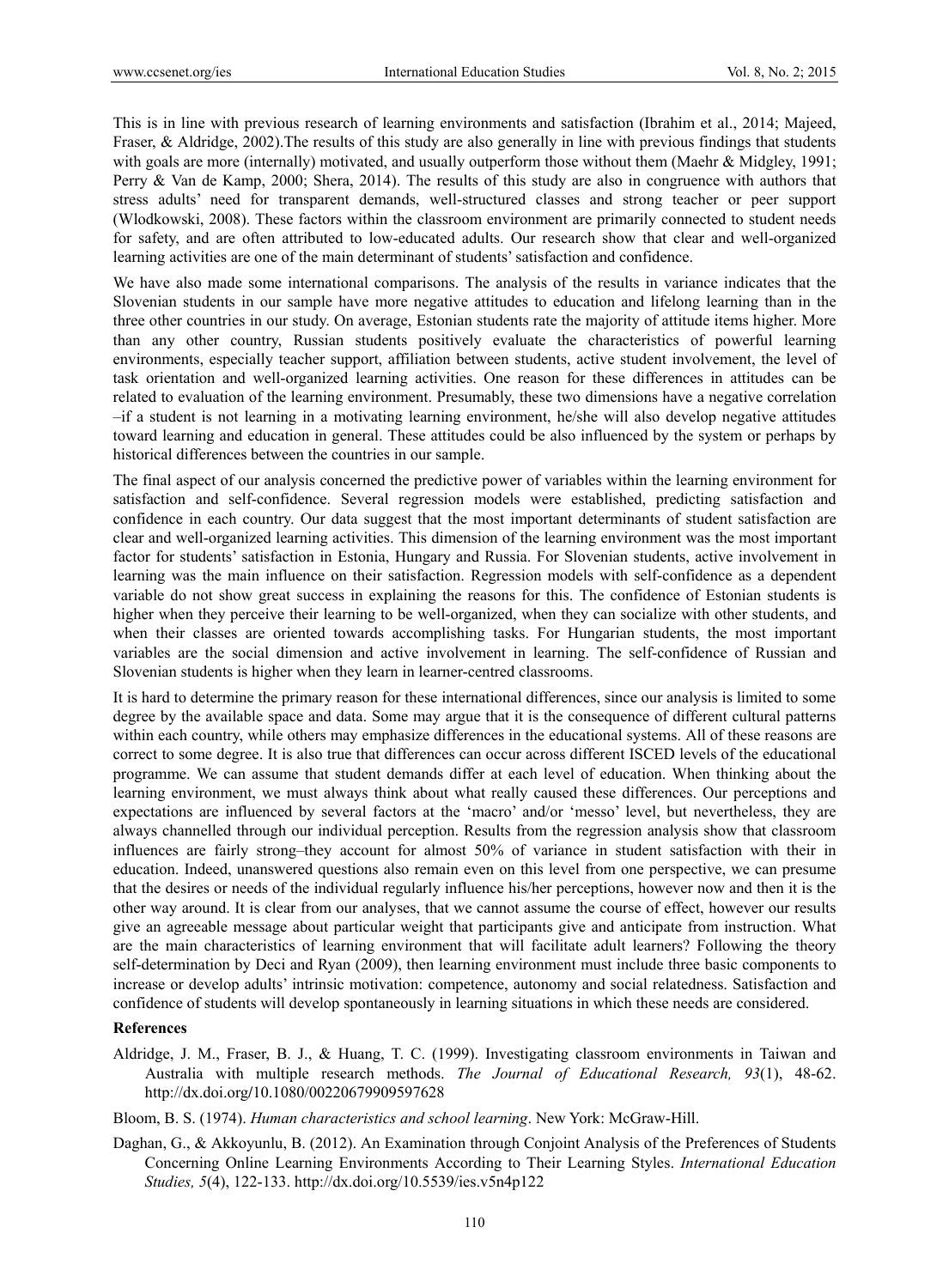- Darkenwald, G. G., & Valentine, T. (1986). Measuring the social environment of adult education classrooms. In *Proceedings of the 1986 Adult Education Research Conference*. Syracuse University, Syracuse, NY.
- Deci, E. L., & Ryan, R. M. (2009). Self-determination theory: A consideration of human motivational universals. In P. J. Corr, & G. Matthews (Eds.), *The Cambridge handbook of personality psychology* (pp. 441-456). New York: Cambridge University Press.
- Dorman, J. P. (2003). Cross-national validation of the What Is Happening in this Class? (WIHIC) questionnaire using confirmatory factor analysis. *Learning Environments Research, 6*(3), 231-245. http://dx.doi.org**/**10.1023/A:1027355123577
- Entwistle, N. J. (1991). Approaches to learning and perceptions of the learning environment. *Higher Education, 22*(3), 201-204. http://dx.doi.org**/**10.1007/BF00132287
- Fraser, B. J. (2002). Learning environments research: Yesterday, today and tomorrow. In S. C. Goh, & M. S. Khine (Eds.), *Studies in educational learning environments: An international perspective* (pp. 1-25). Singapore: World Scientific Publishing.
- Fraser, B. J., & Fisher, D. L. (1982). Effects of Classroom Psychosocial Environment on Student Learning. *British Journal of Educational Psychology, 52*(3), 374-377.http://dx.doi.org**/**10.1111/j.2044-8279.1982.tb02525.x
- Getzels, J. W., & Thelen, H. A. (1960). The classroom as a unique social system. In N. B. Henry (Ed.), *The dynamics of instructional groups: Sociopsychological aspects of teaching and learning* (pp. 53-82). Chicago: University of Chicago Press.
- Hiemstra, R. (1991). *Creating environments for effective adult learning*. San Francisco: Jossey-Bass, Inc.
- Ibrahim, M. Z., Rahman, M. N. A., & Yasin, R. M. (2014). Determining Factors of Students' Satisfaction with Malaysian Skills Training Institutes. *International Education Studies, 7*(6), 9-24. http://dx.doi.org/10.5539/ies.v7n6p9
- Knowles, M. S. (1980). *The Modern Practice of Adult Education. Andragogy versus Pedagogy*. Englewood Cliffs: Prentice Hall/Cambridge.
- Langenbach, M., &Aagaard, L. (1990). A factor analytic study of the Adult Classroom Environment Scale. *Adult Education Quarterly, 40*(2), 95-102. http://dx.doi.org**/**10.1177/000184819004000200
- Lee, S. J., Srinivasan, S., Trail, T., Lewis, D., & Lopez, S. (2011). Examining the relationship among student perception of support, course satisfaction, and learning outcomes in online learning. *The Internet and Higher Education, 14*(3), 158-163. http://dx.doi.org/10.1016/j.iheduc.2011.04.001
- Lewin, K. (1935). *A Dynamic Theory of Personality*. New York: McGraw-Hill.
- Linnenbrink, E. A., & Pintrich, P. R. (2002). Motivation as an enabler for academic success. *School Psychology Review, 31*(3), 313-327.
- Maehr, M. L., & Midgley, C. (1991). Enhancing student motivation: A schoolwide approach. *Educational Psychologist, 26*(3), 399-427. http://dx.doi.org**/**10.1080/00461520.1991.9653140
- Moos, R. H. (2002). The mystery of human context and coping: An unraveling of clues. *American Journal of Community Psychology, 30*(1), 67-88. http://dx.doi.org/10.1023/A:1014372101550
- Murray, H. A. (1938). *Explorations in Personality*. Oxford: University Press US.
- Pace, C. R., & Stern, G. (1958). An approach to the measurement of psychological characteristics of college environments. *Journal of Educational Psychology, 49*(5), 269-277. http://dx.doi.org/10.1037/h0047828
- Perry, N. E., &Van de Kamp, K. J. (2000). Creating classroom contexts that support young children's development of self-regulated learning. *International Journal of Educational Research, 33*(7-8), 821-843. http://dx.doi.org**/**10.1016/S0883-0355(00)00052-5
- Saar, E., Ure, O. B., & Holford, J. (Ur). (2013). *Lifelong Learning in Europe: National Patterns and Challenges*. Northampton, MA: Edward Elgar Pub.
- Salomon, G. (1995). Reflections on the field of educational psychology by the outgoing journal editor. *Educational Psychologist, 30*(3), 105-108. http://dx.doi.org**/**10.1207/s15326985ep3003\_1
- Seidel, T., Rimmele, R., & Prenzel, M. (2005). Clarity and coherence of lesson goals as a scaffold for student learning. *Learning and Instruction, 15*(6), 539-556. http://dx.doi.org/10.1007/s11165-007-9052-y